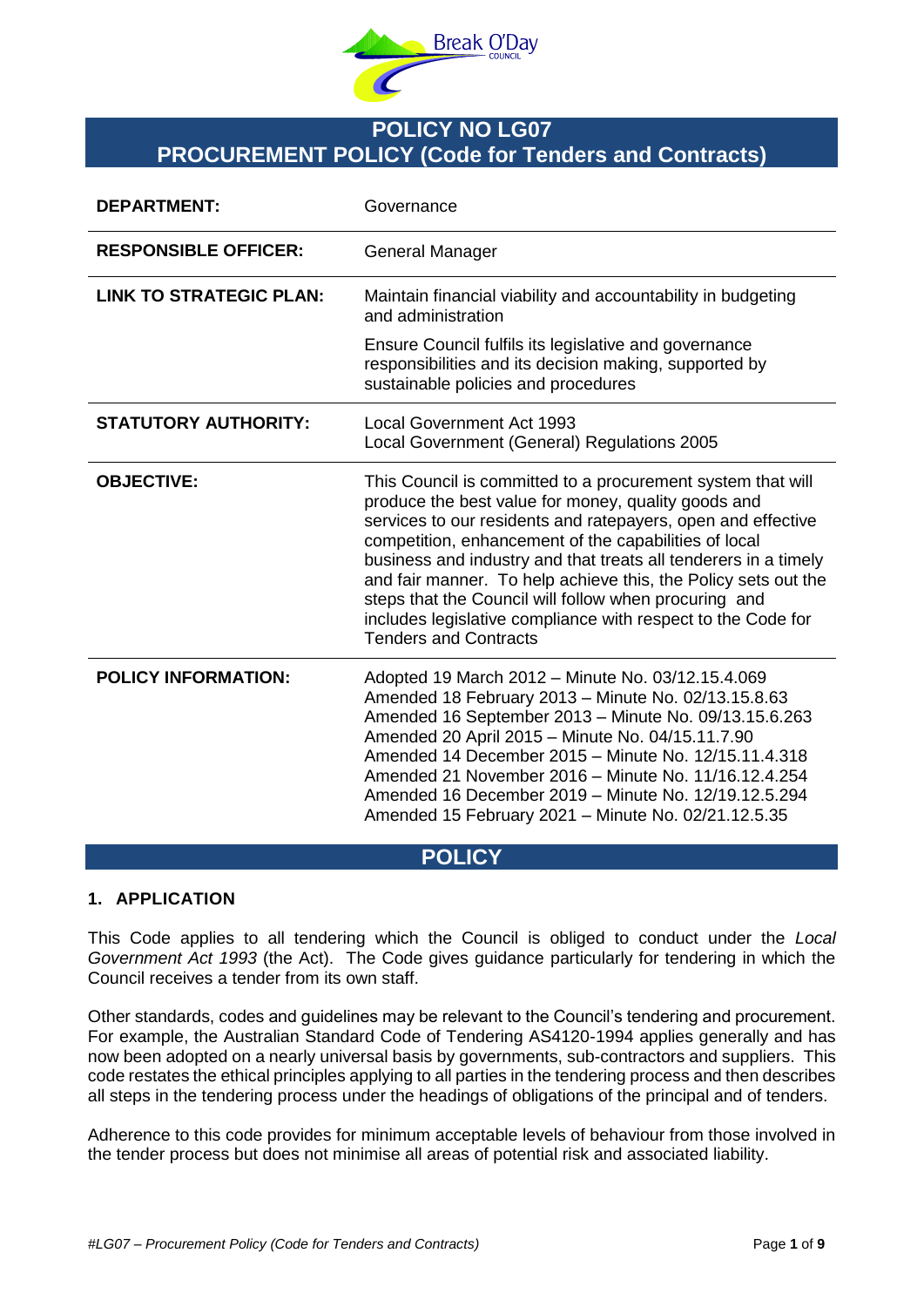

#### **2. DEFINITIONS**

*Contractor* - a contractor is defined as a person or organization, external to Council, engaged under a contract for service (other than as an employee) to provide specified services to Council. A contractor generally works under the supervision of a Council Manager to provide services which are not readily available in the Council.

*Expression of Interest* – is a means of identifying potential suppliers or contractors interested in a particular project which may ultimately submit a formal tender or quotation. This allows the Council to shortlist potential suppliers before seeking detailed offers, depending on technical, financial and managerial capacity, thus restricting the issue of formal tenders to those suppliers with demonstrated capacity.

*Open/Public Tender* – the formal process of publicly inviting offers through an advertisement in a local newspaper to supply goods and services, or purchase surplus items, normally involving specifications and detailed documentation.

**Procurement** – the entire process by which all resources are obtained by an entity, including planning, design, standards determination, specification writing, selection of suppliers, financing, contract administration, disposals and other related functions.

*Tender* – is a formal offer to supply goods or services at a stated cost. A tender may be public (advertised) or selective (bids from selected contractors sought).

**Tender Committee** – includes Elected members designated by Council to oversee the opening of Tenders and review recommendations of the Tender Evaluation Panel.

*Tender* **Evaluation Panel** – is formed of Council Officers for the purpose of reviewing Tenders according to the evaluation criteria and making recommendation to the Tender Committee/Council.

#### **3. GUIDELINES**

There are a number of tendering and procurement thresholds that require different levels of involvement in planning and executing the purchase. The following table refers to the thresholds and summarises what purchasing method Council utilises based on the total dollar value of the purchase.

In all procurement, Council will allow "local businesses" a preferential procurement advantage of 7.5%. This means that, in considering verbal quotes and written quotes, those of a local business can be accepted if it is no more than 7.5% more than that of a competing quote. For consideration in tenders, this should be factored into that portion of the evaluation of the tender, where price is considered. For the purposes of this Policy, a local business is defined as one which is operating from within the boundaries of the Break O'Day municipality.

| <b>Procurement</b>         | <b>Minimum Requirement</b>                                                       |  |  |  |  |  |
|----------------------------|----------------------------------------------------------------------------------|--|--|--|--|--|
| <b>Value</b>               |                                                                                  |  |  |  |  |  |
| \$5,000 and below          | No quote required                                                                |  |  |  |  |  |
| \$5,000<br>Between         | <b>Verbal Quotations</b>                                                         |  |  |  |  |  |
| and \$10,000               | Where possible, at least three (3) verbal quotations will be obtained, of which  |  |  |  |  |  |
|                            | we will seek at least one (1) from a local business* (if available).             |  |  |  |  |  |
| \$10,000<br><b>Between</b> | <b>Written Quotations</b>                                                        |  |  |  |  |  |
| and \$100,000              | Where possible, at least three (3) written quotations will be obtained, of which |  |  |  |  |  |
|                            | we will seek at least one (1) from a local business* (if available).             |  |  |  |  |  |
| \$100,000<br>and           | <b>Public Tender</b>                                                             |  |  |  |  |  |
| greater                    |                                                                                  |  |  |  |  |  |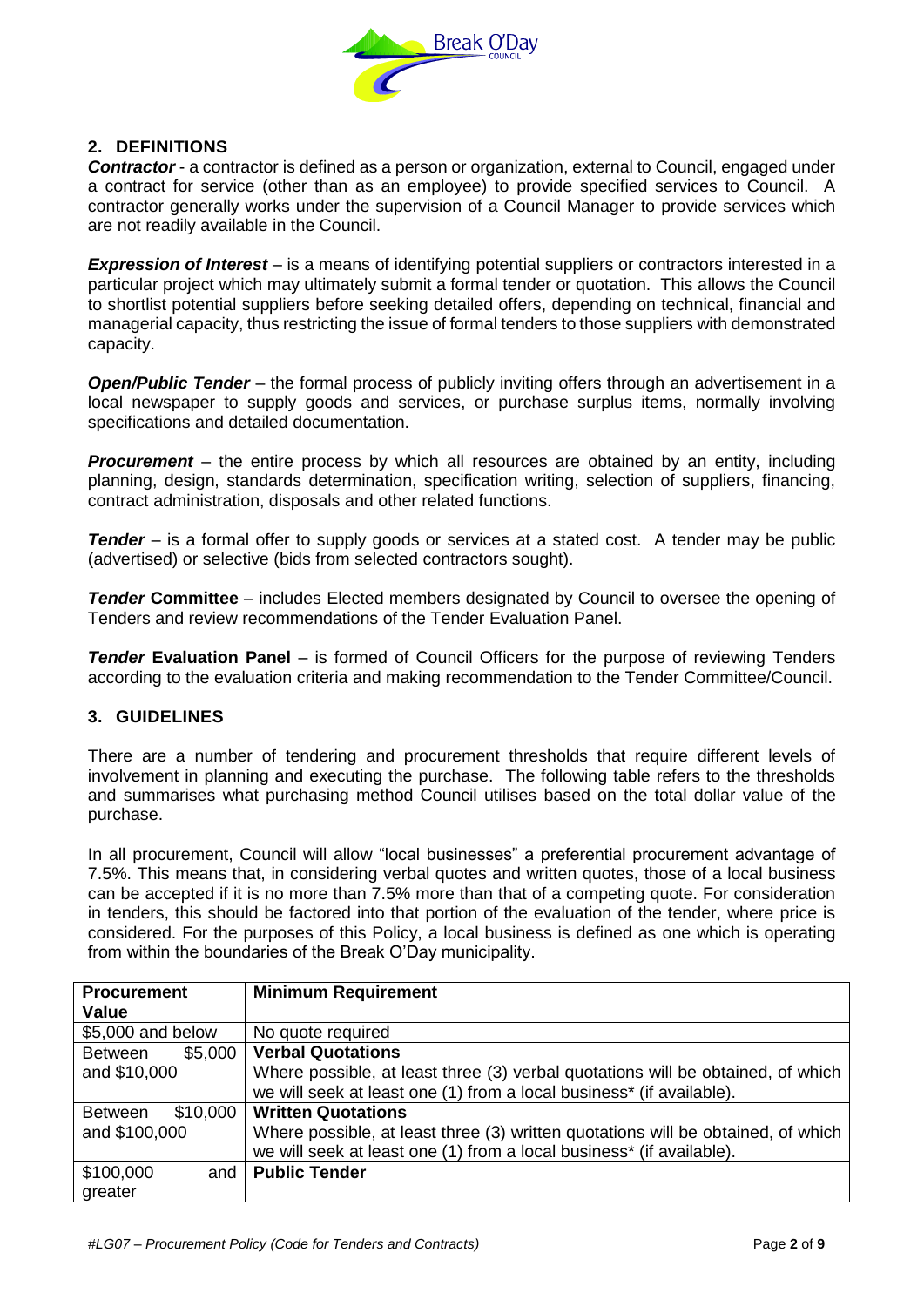

|  |                                                                             |  |  | • Tenders will be advertised in the Saturday edition of The Examiner |  |  |  |  |  |  |  |
|--|-----------------------------------------------------------------------------|--|--|----------------------------------------------------------------------|--|--|--|--|--|--|--|
|  | newspaper.                                                                  |  |  |                                                                      |  |  |  |  |  |  |  |
|  | • Each of our tenders will be advertised on our own website.                |  |  |                                                                      |  |  |  |  |  |  |  |
|  | • We will seek at least one (1) tender from a local business (if available) |  |  |                                                                      |  |  |  |  |  |  |  |

However, where procurement is undertaken with a value greater than \$50,000 **or** through an advertised process, and the officer or evaluation panel have determined to progress other than with the cheapest quote/tender, the matter will be referred for review by the Tender Committee. It is noted that the requirement for tender is set at \$250,000 and Council has adopted a lower amount of \$100,000.

### **4. STANDING ARRANGEMENTS**

For the procurement of goods and services that are required on a regular basis, testing of the market may only be required no less than every two (2) years. This may be by quotation as per this policy (eg cleaning products or contracted roadside slashing) or a tender process eg casual plant hire for a register of pre-approved contractors. Any such process should be able to take into account changes to the market (eg cleaning products reviewed if new products become available) or a new contractor to the municipality being allowed to tender inclusion on the register.

Price may not necessarily be the only factor in any procurement decision but any decision should be justifiable and, if necessary, documented.

Each Council employee has an authorised limit as to procurement expenditure. These limits are reviewed from time to time.

#### **5. PRINCIPLES**

- 5.1 To achieve its objective, Council will ensure that the tender process is fair to all parties, and use its best endeavours to demonstrate that fairness to tenderers and potential tenderers. More specifically, it will:
	- a) Clearly separate its role as a "purchaser" from that as a "provider" of services;
	- b) Apply the same conditions of tendering to an in-house tenderer as it does to an external tenderer in each tendering process;
	- c) Produce tender documents that clearly specify the Council's required outcomes to allow tenderers to bid for and price work accurately;
	- d) Package work put to tender in a manner which encourages competition and the best outcome for residents and ratepayers;
	- e) Not participate in, and actively discourage other parties from, improper tendering practices such as collusion, misrepresentation and disclosure of confidential information;
	- f) Require any conflict of interest to be disclosed immediately;
	- g) Have regard to the cost of tendering to tenderers, residents and ratepayers and seek to contain that cost.
- 5.2 Council promotes a policy of supporting local business, ie within the municipal area, in the first instance where the local business is able to supply goods and services which are equivalent value and standard to external sources.

#### **6. MOTOR VEHICLES AND PLANT**

Motor Vehicles and Plant may only be purchased where a specific budget has been allocated for their procurement or by a specific decision of Council.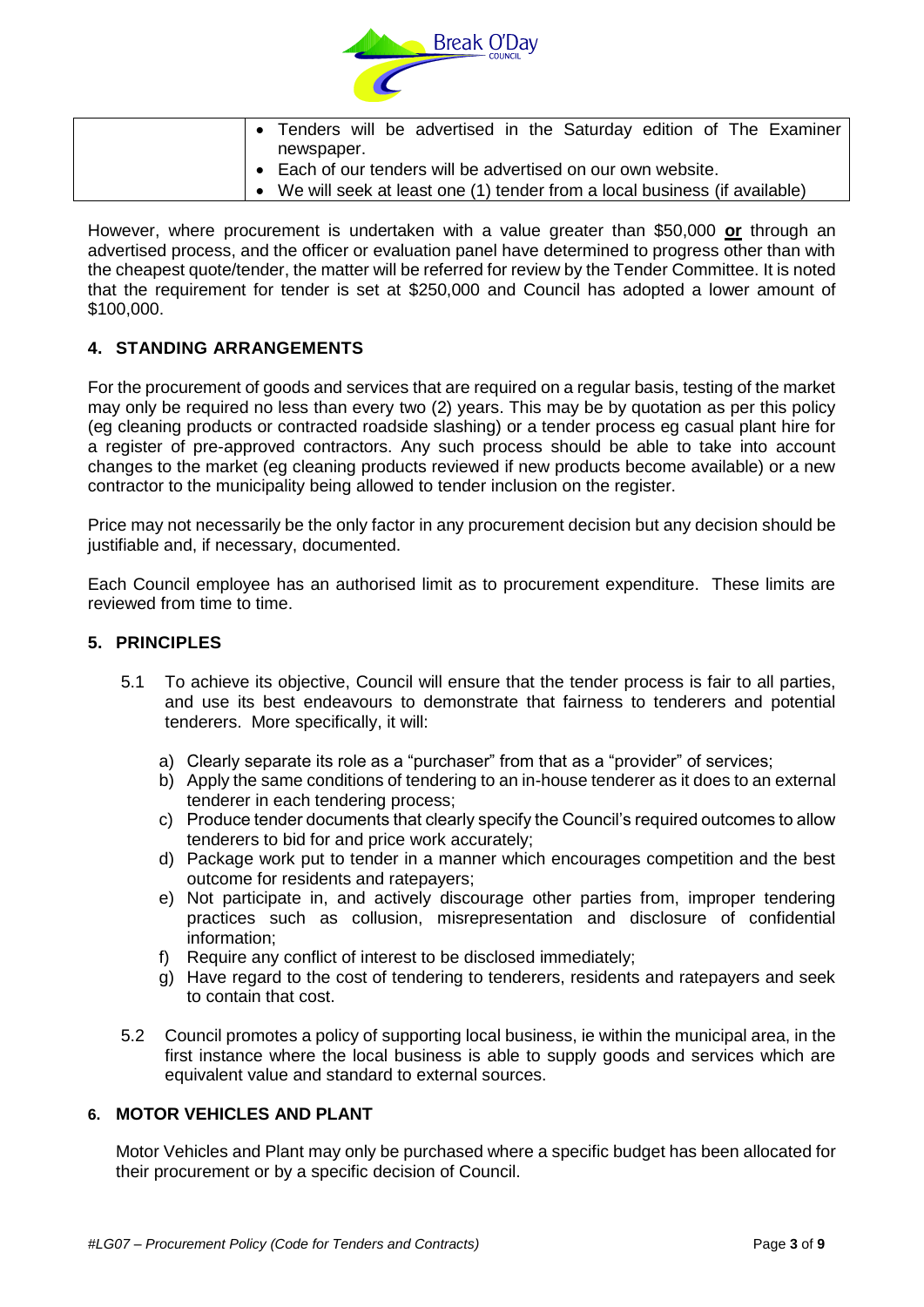

As well as procurement through the quote/tender options identified in the guidelines, Motor Vehicles and Plant may have access to State or Local Government purchasing arrangements with pre-approved tendering processes.

Where a trade-in is potentially part of the procurement process (that is, a vehicle being purchased is replacing an existing vehicle or vehicles are being disposed of to fund a new vehicle):

- At least two (2) quotes must be obtained for purchase/trade-in
- The trade-in value is to be used as the undisclosed reserve in sale by tender process
- Disposal will be to the greater of tendered or traded-in price

All Motor Vehicles and Plant procurements will be reported in the monthly Departmental Reports to Council, as soon as practicable after their procurement. These reports will include:

- Process used
- Comparisons with budget of purchase cost and trade-in (if applicable)

#### **7. TENDERING PROCESS**

7.1 Specifications – Council has responsibility to its residents and ratepayers to ensure services are properly delivered. It will therefore develop specifications that clearly set out the Council's expectations. Most specifications will focus on outcomes and quality requirements, rather than particular ways of delivering a service. Some specifications may include both input and output requirements for a service.

The tender documents will require tender proposals to indicate how the performance standards will be met, and how the tenderer would measure the satisfaction levels of service users.

The tender documents will require the tenderers compliance with Council's Occupational Health and Safety Policy.

In developing specifications, the Council will consider the requirements of service users and may seek the views of the providers of the existing service and others providing similar services, whether in the public or private sector.

Council will identify in the specifications any Council assets to be made available to tenderers, whether in-house or external, and may set costs, terms and conditions for the use of the assets.

No potential tenderer, in-house or external will have access to the final specifications prior to their formal approval and public release by the Council.

7.2 Public notice is required under the Act to start a tender process. The Council will advertise in the Public Notice Section of the Saturday edition of The Examiner Newspaper and may advertise in other newspapers or publications where appropriate. The Council will also place information on the tender on its website.

When advertising the Council will specify:

- a) The nature of the goods or services required;
- b) Any identification details allocated to the contract;
- c) Where the tender is to be lodged;
- d) That tenders will be accepted via facsimile and/or email;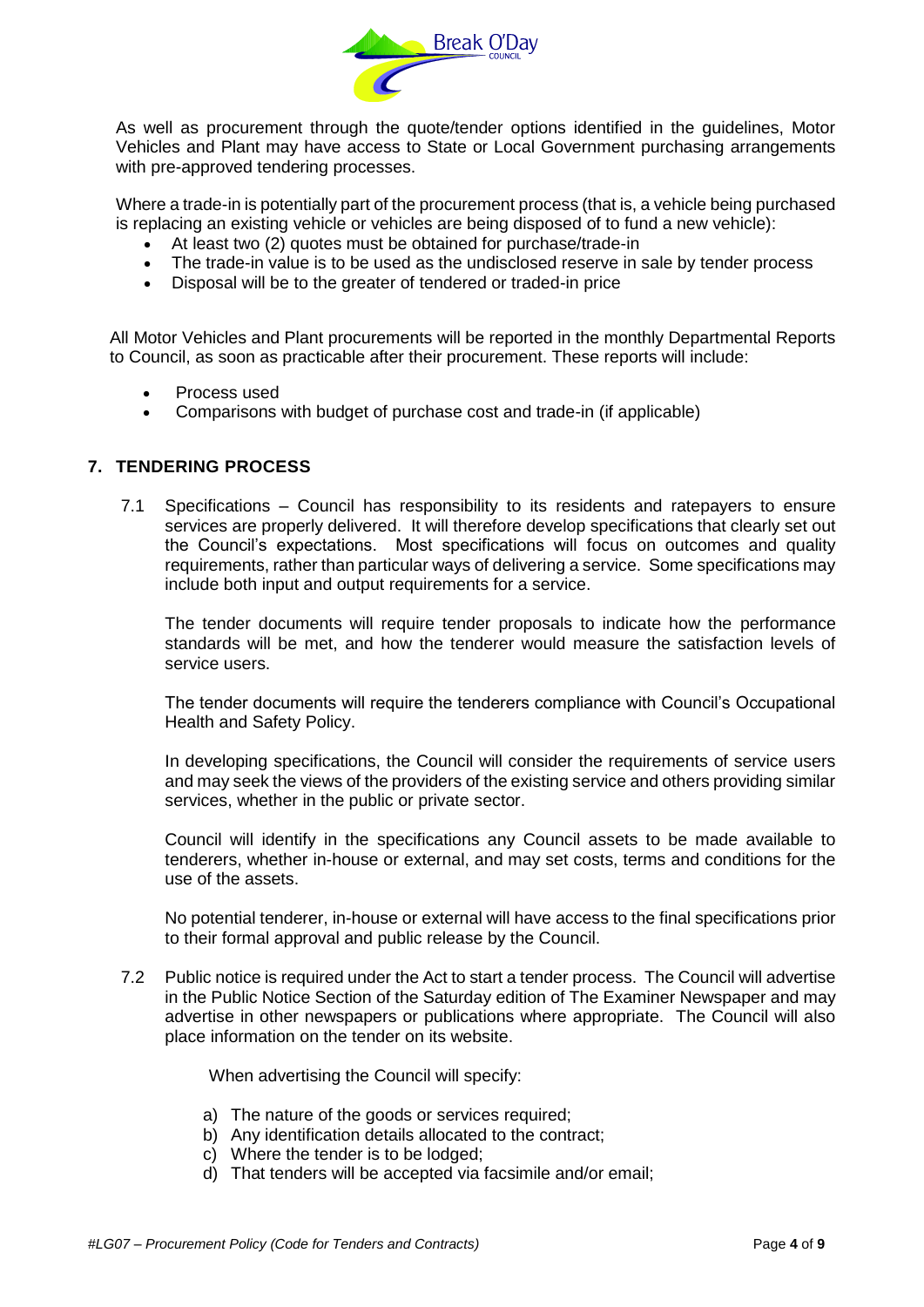

- e) Particulars identifying a person from whom further or detailed information relating to the tender can be obtained; and
- f) The period within which the tender is to be lodged.
- 7.3 Variations to a tender where Council seeks to amend or extend the closing date for a tender it will advertise the variation/s in the Examiner newspaper and on its website. If tender documents have been issued or a written tender has already been received then the General Manager will ensure the notification of recipients of the tender documentation and any tenderer in writing of the variation/s to the tender.
- 7.4 Expression of Interest Council may use an "expression of interest" process before it invites tenders. If so, it will advertise publicly the purpose and nature of the contract or project and the date by which it will invite tenders. The aim at the expression of interest stage is not to elicit tenders, but rather to assess the capacity of the respondents to undertake the work or project, and to refine the specifications. The Council will make the evaluation criteria for registration available to all respondents.

Council may invite tenders from some, all or none of the registrants, by the advertised date. If the Council does not invite tenders by that date, it will write to all registrants advising when tenders are to be invited. Respondents who are not invited to tender will be advising in writing. Council will use this list of registrants to invite tenders for the advertised contract or project only.

7.5 Invitation to Tender – Council will offer the same tender documents to all those who respond to an invitation to tender. A copy of this Code will be attached to all tender documents.

Council may impose a fee for tender documentation related to the cost of printing the tender documentation. Council will not impose any additional fee for tender documentation unless it refunds the fee to each tenderer who submits a conforming tender. Council will not request a tender deposit. In all cases Council will seek to minimise the cost to suppliers of participating in the tender process.

The tender documents will include the tender evaluation criteria and identify the order of importance accorded to the criteria.

In addition, the Council will ensure that prospective tenderers are provided with all relevant information, including:

- a) Details of the goods or services required:
- b) Details of the duration of the contract, including extensions:
- c) Any mandatory tender specifications and contract conditions; and
- d) A reference to the Council's code of tendering.

If Council gives advice, written or verbal, to a respondent clarifying the meaning of the tender documentation, it will give the same information to all respondents in writing. Council will keep a written record of any such verbal advice. Council will respect the confidentiality of a respondent who discloses information which has commercial or intellectual property value. Council will consider conducting a pre-tender briefing and may determine not to give additional information apart from the briefing.

Tenderers will generally be given a minimum of 21 days from the date on which tenders were invited in which to submit tenders. All tenders must be in writing and in Council's required format, if stated. The submission period is determined by the nature of the tender and Council will advise respondents in writing when it invites tenders if a longer or shorter submission period is to apply.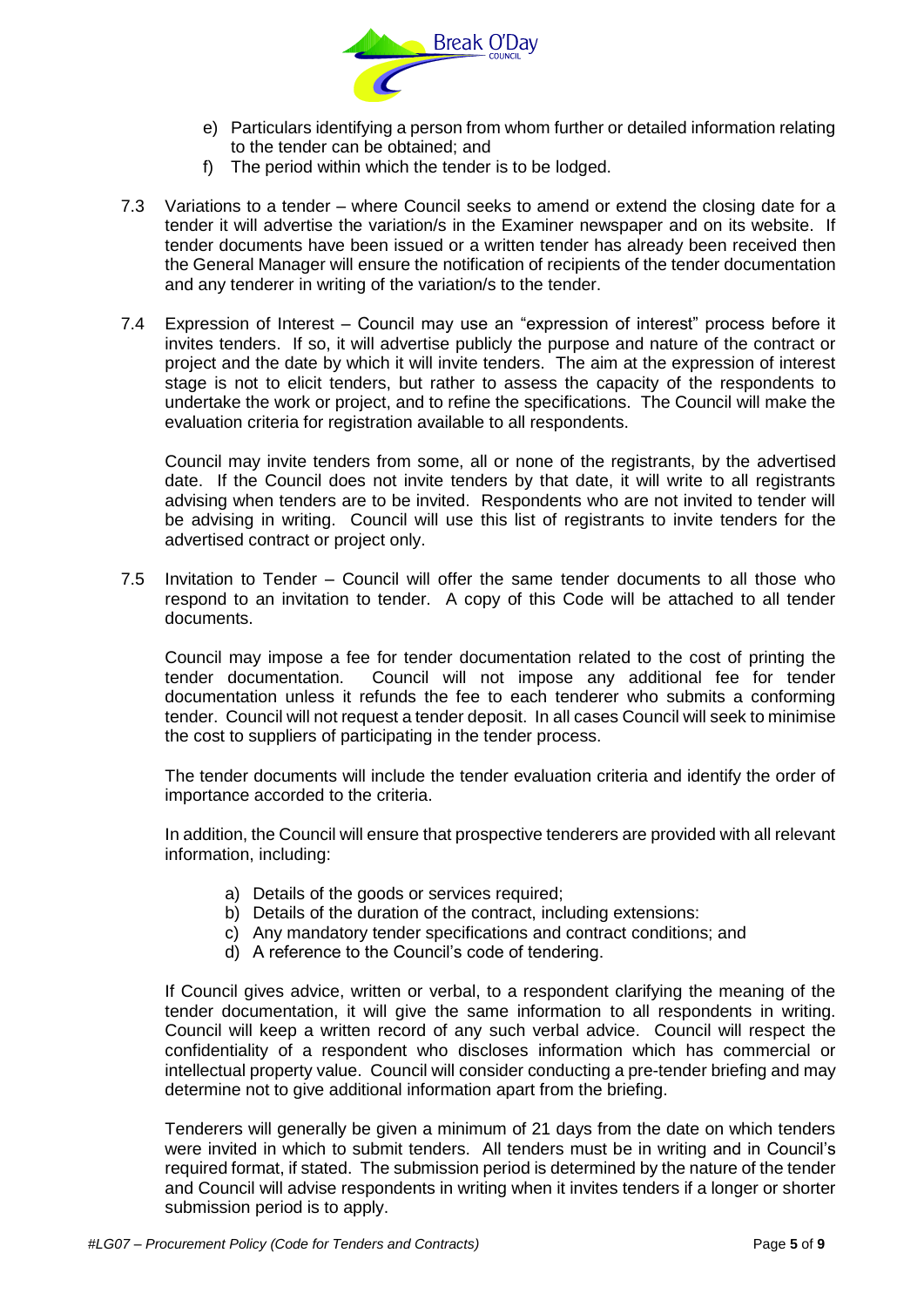

**Late tenders will be treated as a non-conforming tender.**

**Any proposal that does not conform to the tender conditions may be rejected as non-conforming. The General Manager will ensure the notification of any tenderer of the rejection and the reasons for the rejection.**

Council will acknowledge receipt of all tenders in writing.

7.6 In-house Tenders – As an employer, Council will assist its staff to become more competitive. As the same time, Council is aware that competition must be fair, and be seen to be fair, to all parties.

Accordingly, Council will treat an in-house tenderer on the same terms as an external tenderer. Council will ensure there is a clear separation between the in-house tenderers and those who have responsibility for evaluating the tenders.

In-house tenders will be prepared on the basis that all direct costs and indirect or overhead costs attributable to the tender are included.

In allocating overhead costs to in-house tenders, a Council will only exclude those costs which it would continue to incur even if all its services were contracted out. The excluded overhead costs are limited to:

 *Governance Costs:* conduct of elections; administrative support for Councillors; Council meetings; making and enforcing local laws; property valuations; making and levying rates and charges; other statutory duties not related to the tender;

 *Strategic Management of Services Costs:* long term planning and supervision of all services, including tendering and contract administration costs;

 *Core Corporate Costs:* administrative support for the governance and strategic management of services functions.

7.7 Tender evaluation – Council will establish a Tender Committee and Tender Evaluation Panel. The Tender Committee will consist of at least two (2) elected members, appointed by Council, The Tender Evaluation Panel will consist of management/staff appropriate to the consideration of each specific tender. As a matter of good practice, where there is an in-house tender, at least one member of the Panel will be a person who is independent of Council and who has expertise relevant to the tender. The tender evaluation report will disclose the names of the panel members. No member of a panel will be involved in preparing the in-house tender, be responsible for direct supervision of the in-house tenderer if it is successful, or have any interest in an external tender.

The Committee will officially open the Tenders. The Panel will evaluate tenders according to the tender evaluation criteria which may or may not be outlined in the tender documentation.

The Panel will provide a written tender evaluation report on its reasoning behind awarding/recommending a particular tender, to the Committee and consider any recommendations of the Committee

7.8 Award of contract – Council may negotiate with tenderers to determine the award of the contract but must have regard to the scope of the invitation to tender at all times. Council will not trade the process of one tenderer against that of another tenderer. Council will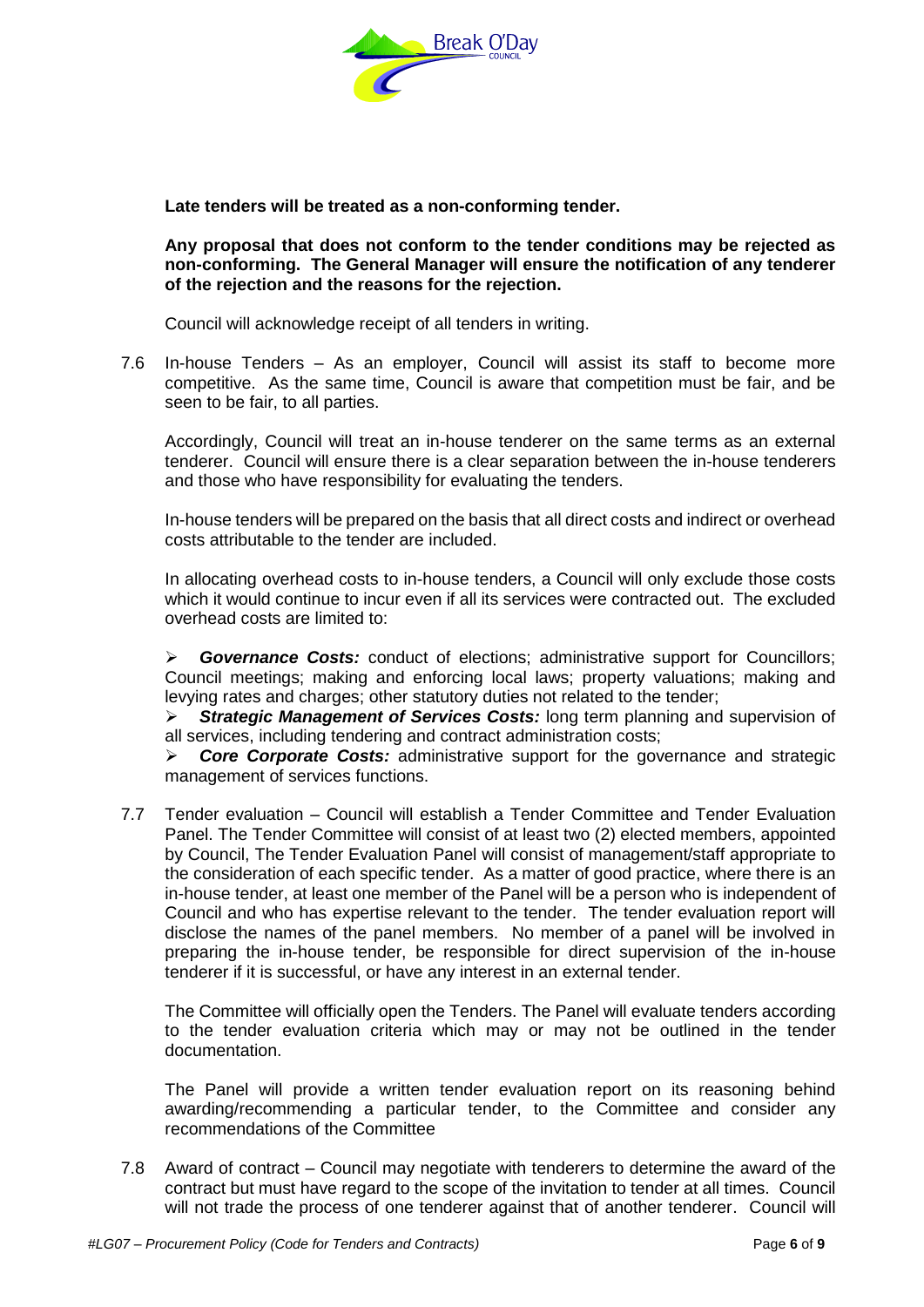

exhaust negotiations with one tenderer before beginning negotiations with another tenderer.

The decision to award a contract will be made by Council or its delegated officer. If there is an in-house tender, the written report on the award of the contract prepared by the tender evaluation panel will be presented to meeting of Council. Council will award the contract on the basis of the best quality and value for money for the community, keeping in mind the recommendations of the Panel and Committee, based on the criteria for evaluation.

Council will promptly notify the successful tenderer by telephone and in writing, and unsuccessful tenderers will be notified in writing. It will advise them of:

- The successful contractor
- The tender outcome, although tender price will not generally be disclosed due to Commercial in Confidence considerations. The reasons for the award of the contract

Unsuccessful tenderers may request feedback on their tender, if desired, including, but not limited to, general advice on price competitiveness

7.9 Multiple-stage tenders and Multiple-use registers – Council does not generally utilise multiple-staged tenders or multiple-use registers. If Council chooses to use a multiplestage tender or a multiple-use register, Council will comply with the requirements of Local Government (General) Regulations 2015 on each and every occasion of that use.

#### **8. COMPLAINTS PROCESS**

Council will deal promptly with any complaints about its tendering process. Each complaint will be recorded in writing and the complainant given an opportunity to discuss his or her complaint with the General Manager or a delegated senior officer.

#### **9. EXEMPTIONS**

The Regulations provide that Councils must publicly invite tenders for the purchase of goods and services with a value in excess of \$250,000.

Council is committed to encouraging open and effective competition between suppliers with the objective of obtaining value for money and enhancing opportunities for local businesses.

However, Council may choose not to issue a tender or use a quotation process where the goods and services sought relate to:

- a) An emergency if, in the opinion of the General Manager, there is insufficient time to invite tenders for the goods or services required in that emergency;
- b) A contract for goods or services supplied or provided by, or obtained through, an agency of a State or of the Commonwealth;
- c) A contract for goods or services supplied or provided by another Council, a single authority, a joint authority or the Local Government Association of Tasmania;
- d) A contract for goods or services in respect of which the Council is exempted under another Act from the requirement to invite a tender:
- e) A contract for goods or services that is entered into at public auction;
- f) A contract for insurance entered into through a broker;
- g) A contract arising when the Council is directed to acquire goods or services due to a claim made under a contract of insurance;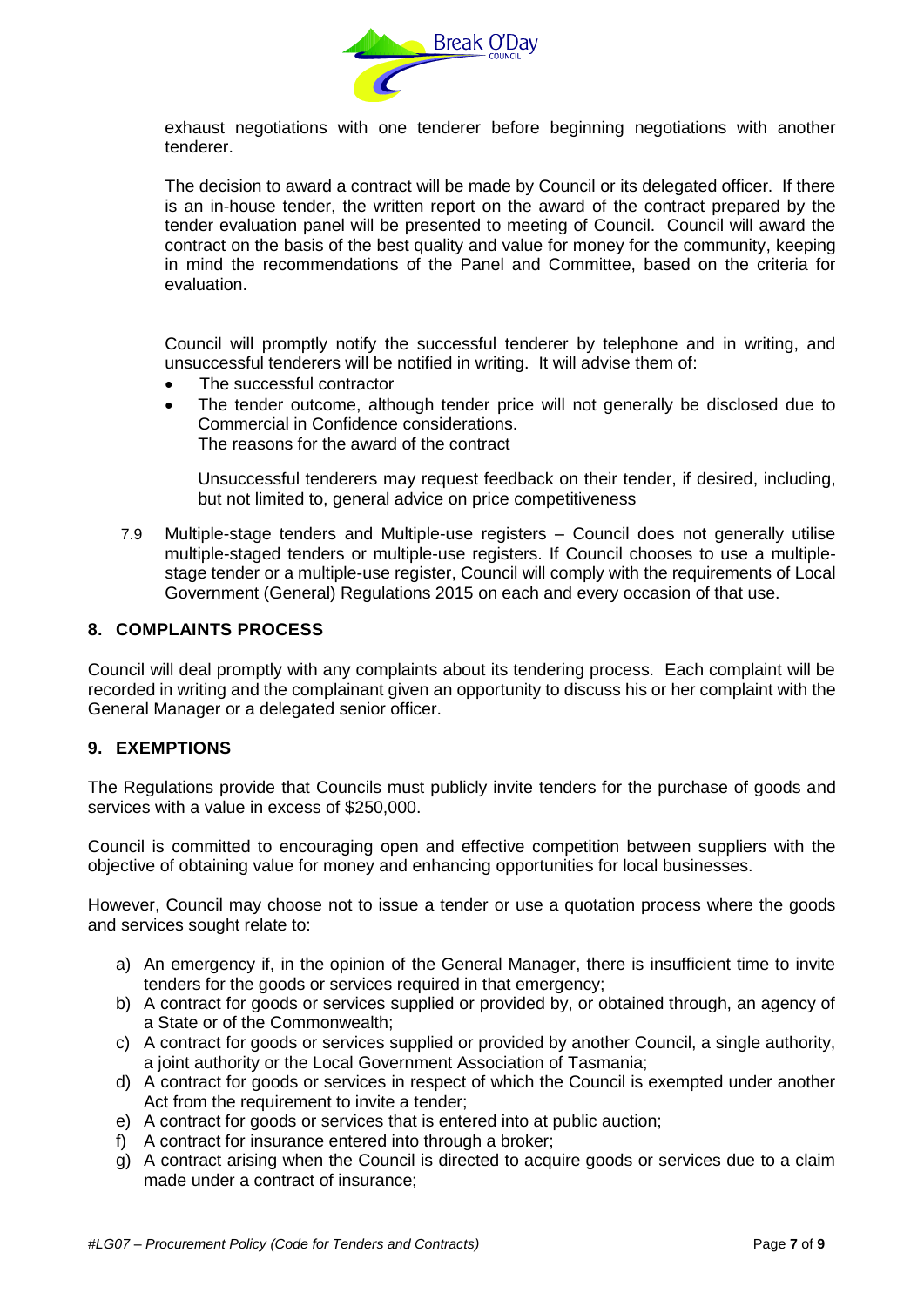

- h) A contract for goods or services if the Council resolves by absolute majority and states the reasons for the decision, that a satisfactory result would not be achieved by inviting tenders because of –
- i) Extenuating circumstances; or
- j) Remoteness of the locality; or
- $k$ ) The unavailability of competitive or reliable tenderers;
- l) A contract of employment with a person as an employee of the Council.

#### **11. REPORTING**

- 11.1 Council will publish in its Annual Report in relation to all contracts for the supply or provision of goods and services valued at or above \$100,000 (excluding GST), awarded or entered in the financial year, including extensions granted:
	- a) A description of the contract;
	- b) The period of the contract;
	- c) The periods of any options for extending the contract;
	- d) The value of any tender awarded or, if a tender was not required, the value of the contract ex. GST;
	- e) The business name of the successful contractor; and
	- f) The business address of the successful contractor.
- 11.2 Where an exemption has been granted from a tender process the following details will be reported in Council's Annual Report:
	- a) A brief description of the reason for not inviting public tenders;
	- b) A description of the goods or services acquired;
	- c) The value of the goods or services acquired; and
	- d) The name of the supplier.

#### **12. CONFIDENTIALITY**

Council treats information provided by suppliers as confidential and will not provide this information to unauthorised persons.

#### **13. RESPONSIBILITIES**

The responsibility for ensuring that this policy is adhered to rests with all staff involved in the procurement of goods and services, particularly Management.

#### **14. RELATED DOCUMENTS**

- Contractor Handbook
- Australian Standards on Contracts
- Grievance Policy
- Customer Service Charter
- Vehicle Policy
- Disposal of Assets Policy
- Official Purchase Orders procedure